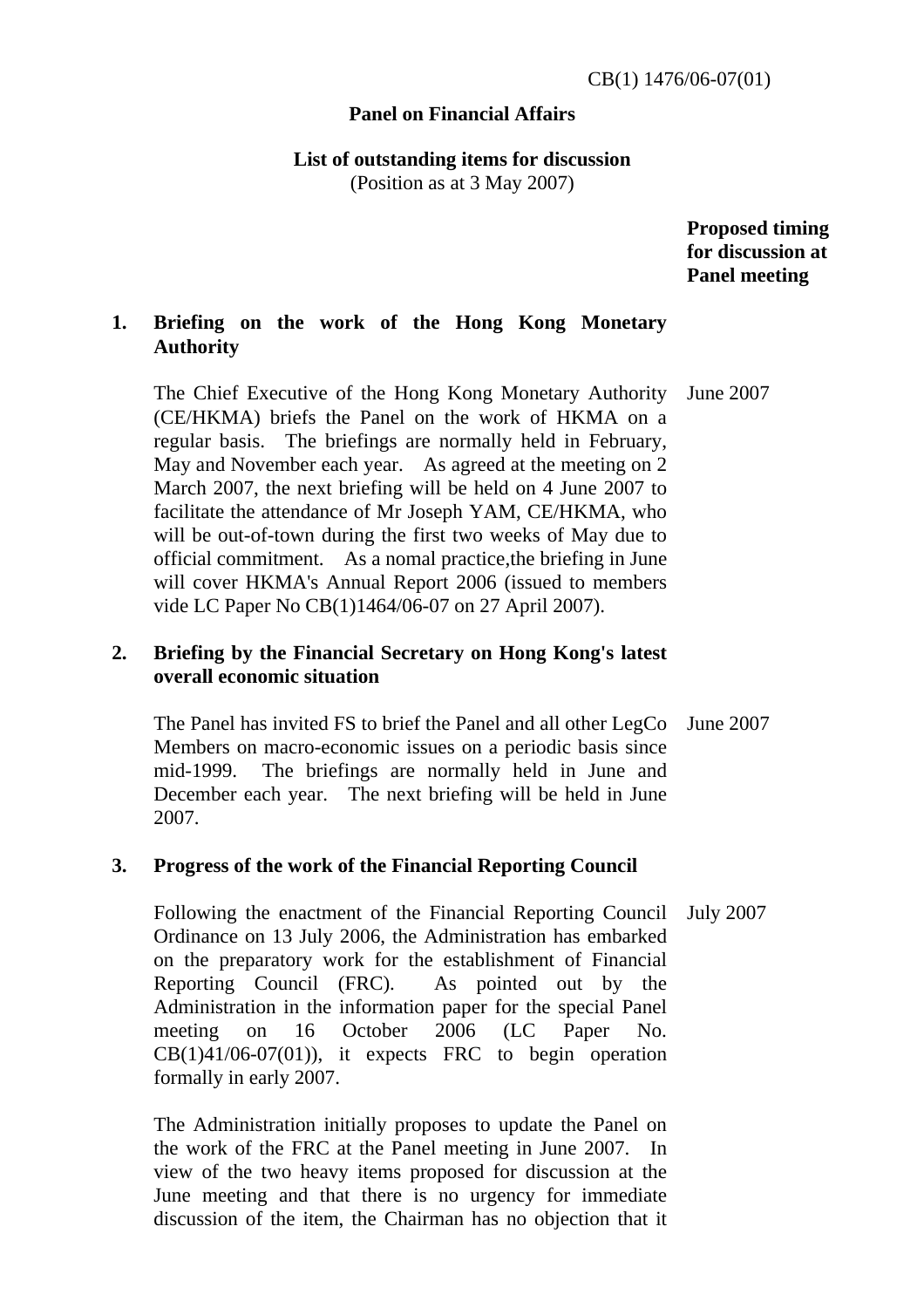will be scheduled for discussion in July 2007 instead.

## **4. Issues relating to the listing of companies which are incorporated outside Hong Kong**

 At the Panel meeting held on 14 December 2006, Hon James TO drew the Panel's attention to a key initiative under the Strategic Plan for 2007-2009 announced by the Hong Kong Exchanges and Clearing Limited (HKEx) which seeks to open the equity listing regime to issuers from a broader range of overseas jurisdictions than at present. Mr TO had also referred to recent press report about the Memorandum of Understanding between HKEx and Kazakhstan regarding possible listing arrangements for Kazakhstan enterprises in Hong Kong. The Panel agreed with Hon James TO's suggestion to invited the Administration/HKEx to provide more information on the proposal for opening the equity listing regime, and if practicable, to brief members on the subject at the next regular meeting on 5 January 2007. To be confirmed

 In the Administration's reply dated 22 December 2006(LC Paper No. CB(1)589/06-07(02)), it advised that the proposal was still under consideration by HKEx and SFC and that it would be premature to discuss the proposal at the Panel meeting on 5 January 2007. HKEx will nevertheless provide a paper for members' information in the first quarter of 2007.

 The joint press release on "Joint policy statement regarding the listing of overseas companies" published by HKEx and SFC on 7 March 2007 was issued to members vide LC Paper No. CB(1)1101/06-07 (01) on 8 March 2007. The information paper provided by HKEx to the Panel was also issued to members on 29 March 2007 (LC Paper No. CB(1)1270/06-07(01).

## **5. Conflict of interest issue involved in and after the listing of The Link Real Estate Investment Trust (The Link REIT)**

 The Panel discussed the above subject at its meetings on 14 December 2005 and 3 April 2006. On both occasions, Mr Paul CHENG, Chairman of the Board of Directors of The Link Management Limited (The Link), indicated in his written reply that due to other commitments, he was unable to attend the meeting.

To be confirmed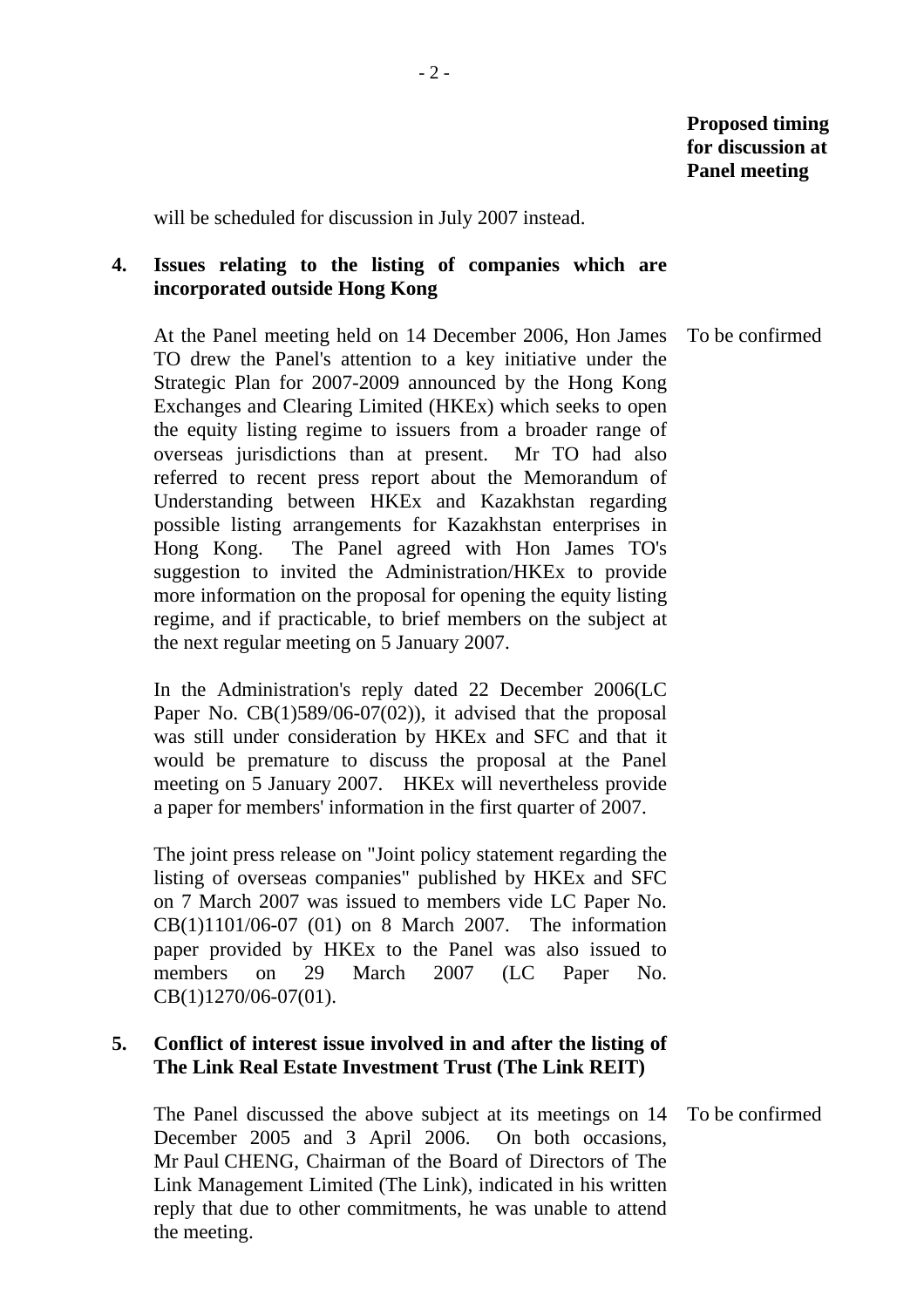The Panel agreed on 3 July 2006 that Mr Paul CHENG and the Administration should be invited again to a meeting of the Panel to discuss the relevant issues to ascertain whether conflict of interests were involved in Mr Paul CHENG's two roles, i.e. the Chairman of the Board of Directors of The Link as well as a Senior Advisor to Deutsche Bank. Mr CHENG indicated in his written response dated 31 August 2006 that since he had already provided detailed answers, he did not feel that his attendance to be necessary, and that he was declining the Panel's invitation as a matter of principle, and not out of being disrespectful.

 At the Panel meeting on 6 November 2006, the motion proposed by Hon James TO that Mr Paul CHENG be invited again to a meeting of the Panel was negatived. However, another motion proposed by Hon James TO that Mr LEUNG Chin-man, the former Permanent Secretary for Housing, Planning and Lands (Housing), be invited to a meeting of the Panel was passed. In this connection, Mr LEUNG and other representatives of the Administration have been invited to attend the Panel meeting scheduled for 5 January 2007 and to provide written information.

 The Administration advised in its reply dated 7 December 2006 (LC Paper No. CB(1)472/06-07(02)) that it does not propose to nominate any representative to attend the Panel meeting on 5 January 2007 since it has already provided detailed responses on the subject at previous Panel meetings. Mr LEUNG Chin-man advised in his reply on the same day (LC Paper No.  $CB(1)472/06-07(03)$ ) that he cannot attend the Panel meeting on 5 January as he will be out of Hong Kong on that day. Nevertheless, Mr LEUNG has provided at the Annex to his letter a written response to the list of questions on the subject.

 As agreed at the Panel meeting on 14 December 2006, the Panel would invite Mr LEUNG Chin-man to attend a meeting of the Panel on a date convenient to him. At the Panel meeting on 5 January 2007, members noted that Mr LEUNG had replied that he was currently not in Hong Kong and would only be able to indicate a suitable timing for meeting with the Panel after checking his commitments upon his return in early 2007.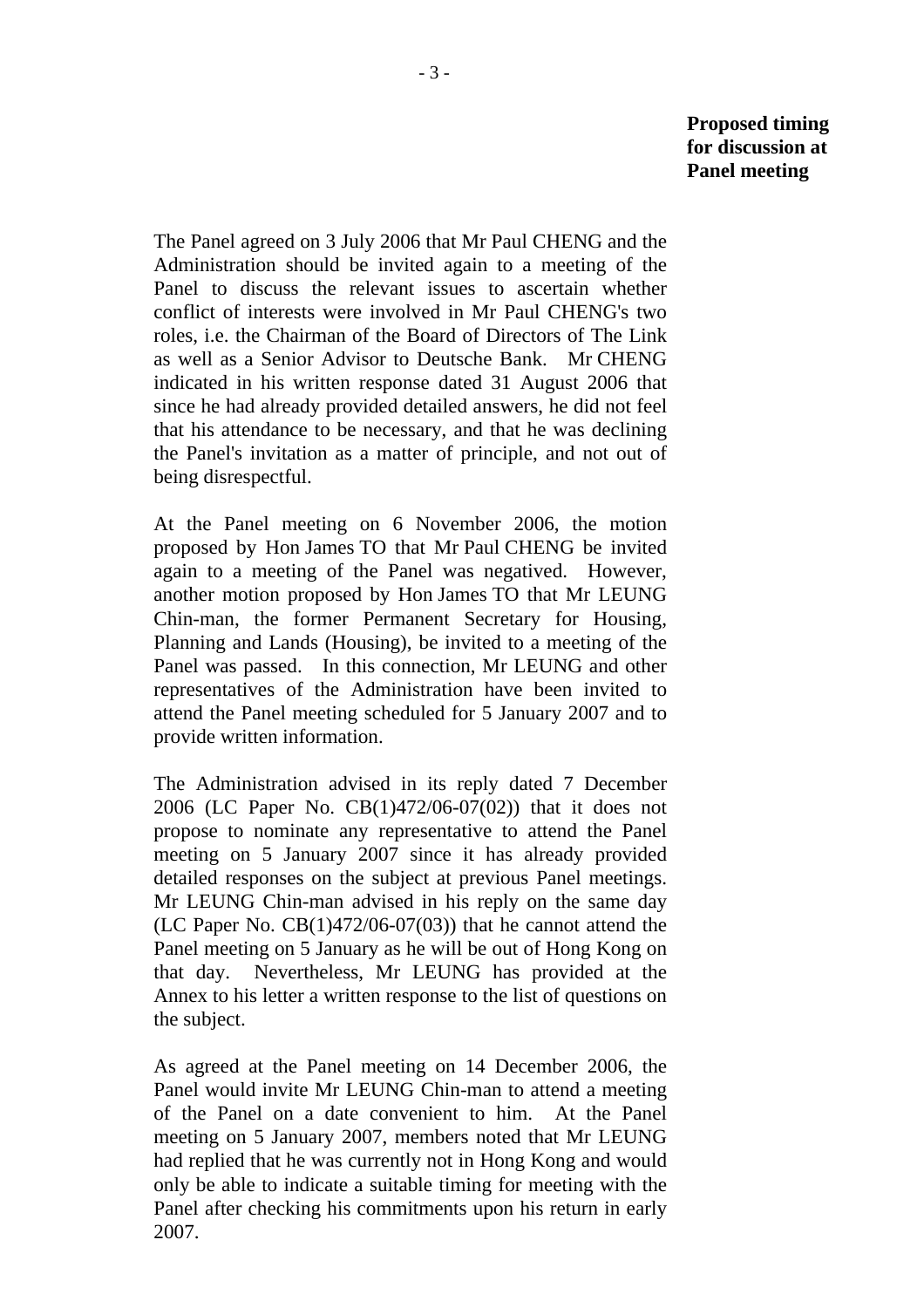In his latest email reply to the Secretariat, Mr LEUNG has advised that he can only ascertain his availability when he will stay in Hong Kong for a relatively longer period of time in about three to four months. Mr LEUNG has expressed his apology and indicated that he has nothing to add to his letter dated 7 December 2006. Members have been advised of the latest position vide LC Paper No CB(1)1025/06-07 on 27 February 2007.

#### **6. Consultation on reform to broaden the tax base**

 When the Panel was briefed on the "Consultation on reform to broaden the tax base" at its special meeting on 18 July 2006, Members noted that the Administration embarked on a nine-month public consultation on the proposal to broaden the tax base on the same day, including the proposed framework for introduction of a Goods and Services Tax (GST). The views and concerns expressed by Members at the special meeting were forwarded to the Administration for consideration and written response. The Administration's written response was issued to members vide LC Paper No. CB(1)2319/05-06(02) on 9 October 2006. Moreover, the list of further questions put forward by Hon SIN Chung-kai on 23 August 2006 and the Administration's written response were issued to members vide LC Paper Nos. CB(1)29/06-07(01) and (02) respectively on 11 October 2006.

 Given the complexity of the subject and the impact of GST on the public, some members suggested at the special meeting on 18 July 2006 that the subject be further discussed at meeting(s) of the Panel before the public consultation ended in March 2007.

 At the Panel meeting on 6 November 2006, FS advised that the an interim report on the public consultation would be released. The Chairman invited FS to report to the Panel on the outcome of the consultation in due course. The Administration provided a Legislative Council Brief on "Public Consultation on Tax Reform Interim Report" on 5 December 2006 (issued to members vide LC Paper No. CB(1)438/06-07). In the interim report, the Administration advised that having regard to views collected through the different channels, it is clear that the public is strongly against GST. The Administration

To be confirmed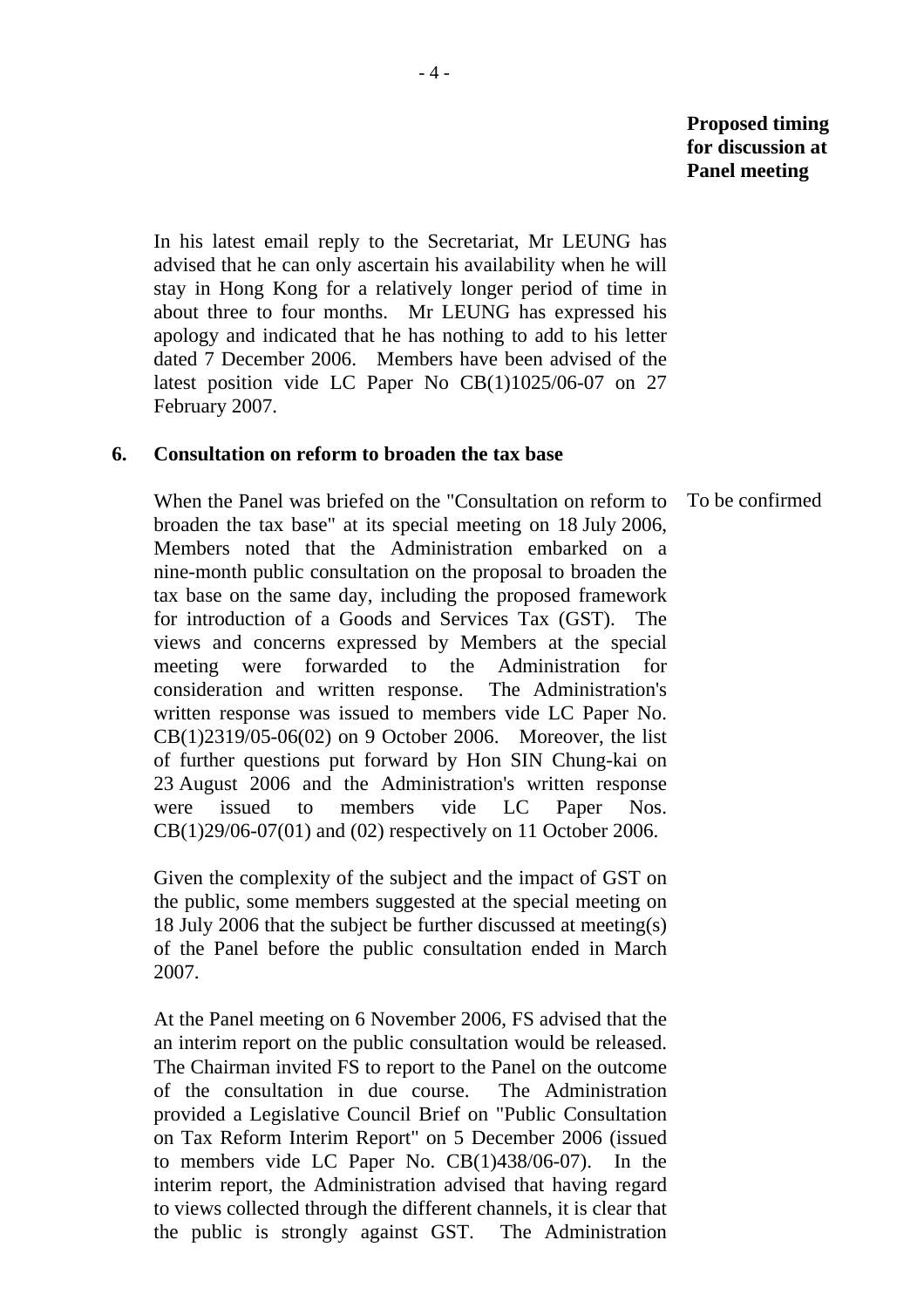considers that at this point in time there is insufficient public support nor are the conditions right for the introduction of GST. The Government will listen carefully and participate in public discussions, so that it can come up with a conclusion for the Government of the next term to consider when the consultation exercise ends in March 2007.

## **7. Consultancy study on the feasibility of establishing insurance Policyholders' Protection Funds in Hong Kong**

 The Administration commissioned a consultancy study on the feasibility of establishing Policyholders' Protection Funds (PPFs) in Hong Kong in late 2002 and conducted a consultation exercise from December 2003 to March 2004 to invite public views on whether and how PPFs should be introduced in Hong Kong. To be confirmed

 At the Panel meeting on 1 March 2004, members were briefed on the findings of the consultancy study and proposed PPF options. The Administration undertook to consult the Panel on the way forward after the public consultation exercise.

 As advised by the Administration on 3 November 2006, the consultant has produced a draft final report containing an analysis of outcome derived from the public consultation exercise together with recommendations on the feasibility of introducing PPFs in Hong Kong. The Administration will map out a way forward taking into account latest international insurance regulatory developments and the growing popularity of investment-linked insurance products. The consultancy study is expected to complete in 2007-2008.

## **8. Consultancy study on the supervisory framework of the assets of long term insurers in Hong Kong**

 In October 2003, the Administration commissioned the consultancy study to examine the effectiveness of the current supervisory framework and to assess the need for further enhancement of the current framework for the protection of policyholders in Hong Kong. To be confirmed

 As advised by the Administration on 3 November 2006, the consultant has produced a series of reports covering areas such as study framework, review of the long term assets supervisory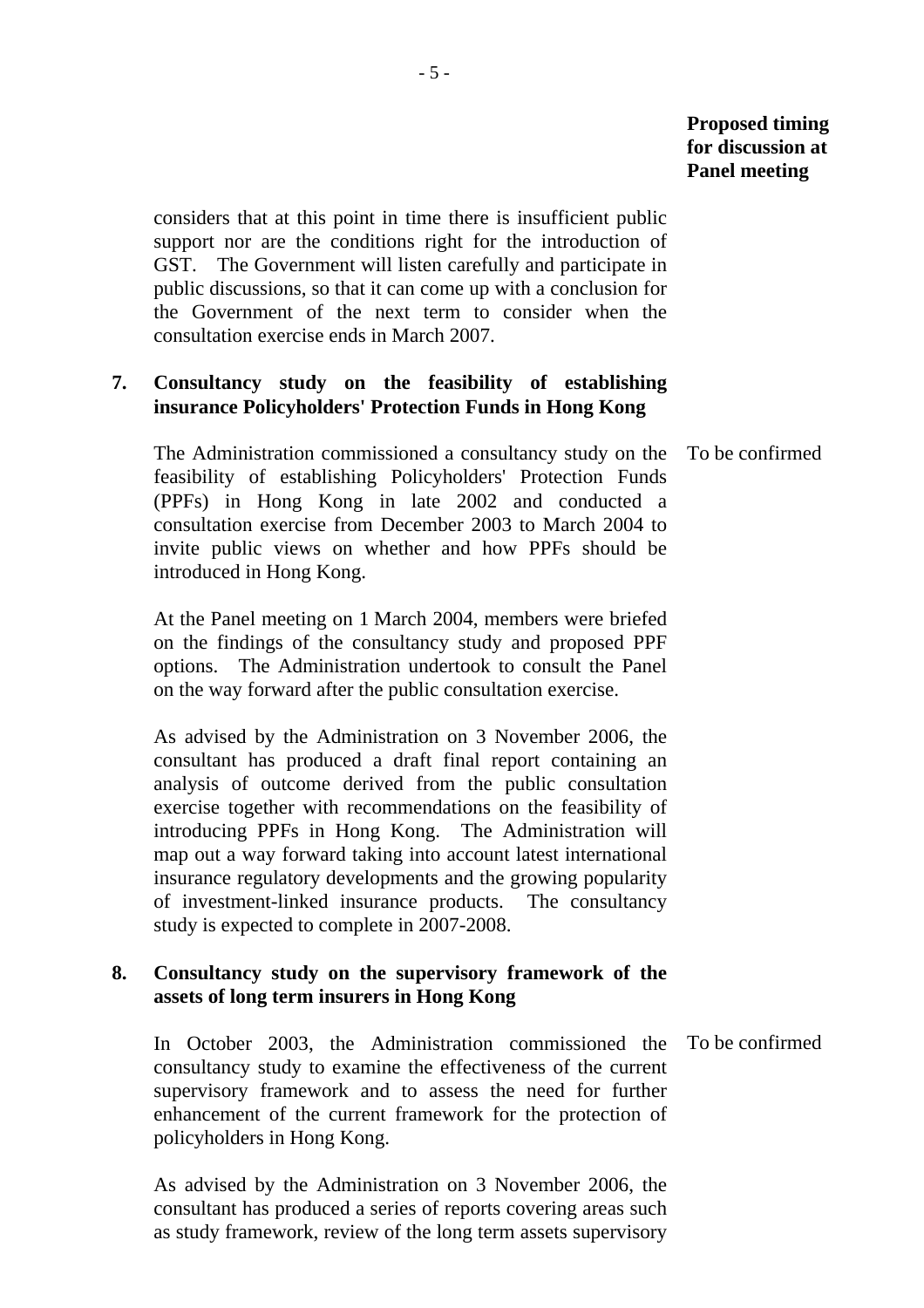framework, preliminary options for establishing the long term assets valuation framework and safeguarding mechanism, public consultation strategy, etc. In view of an emerging international trend towards the adoption of risk based capital supervision, the Commissioner of Insurance is reviewing the need and timing for public consultation on this study. The consultancy study is expected to complete in 2007-2008.

## **9. Proposal to write off a judgement debt**

 At the Panel meeting held on 6 June 2005, members were briefed on the Administration's proposal to write off a judgement debt which was considered irrecoverable. The debt was owed to the Government by an auctioneer hired by the former Government Supplies Department to conduct commercial disposal of unserviceable or obsolete government stores and confiscated goods. Members expressed concerns about actions taken by the Administration to recover the outstanding payments from the auctioneer and details of the Administration's internal investigation on the case including the disciplinary proceedings taken against the involving civil servants. It was agreed that the Panel would further discuss the proposal in due course after the Administration had provided the supplementary information requested by members.

 As advised by the Administration on 3 November 2006, it has referred the case to the Police for investigation into whether any criminal offence was involved with regard to the auctioneer. The Administration plans to further consult the Panel on the proposal to write off the judgement debt in due course when the results of the investigation concerned are available and then seek the approval of the Finance Committee on the proposal.

#### **10. Scheme for outsourcing summary bankruptcy cases**

 The purpose of the Bankruptcy (Amendment) Bill 2004 is to empower the Official Receiver to outsource debtor-petition summary bankruptcy cases to private-sector insolvency practitioners. The Bills Committee on Bankruptcy (Amendment) Bill 2004 requested the Administration to review the outsourcing scheme after implementation of the scheme. The Secretary for Financial Services and the

To be confirmed

To be confirmed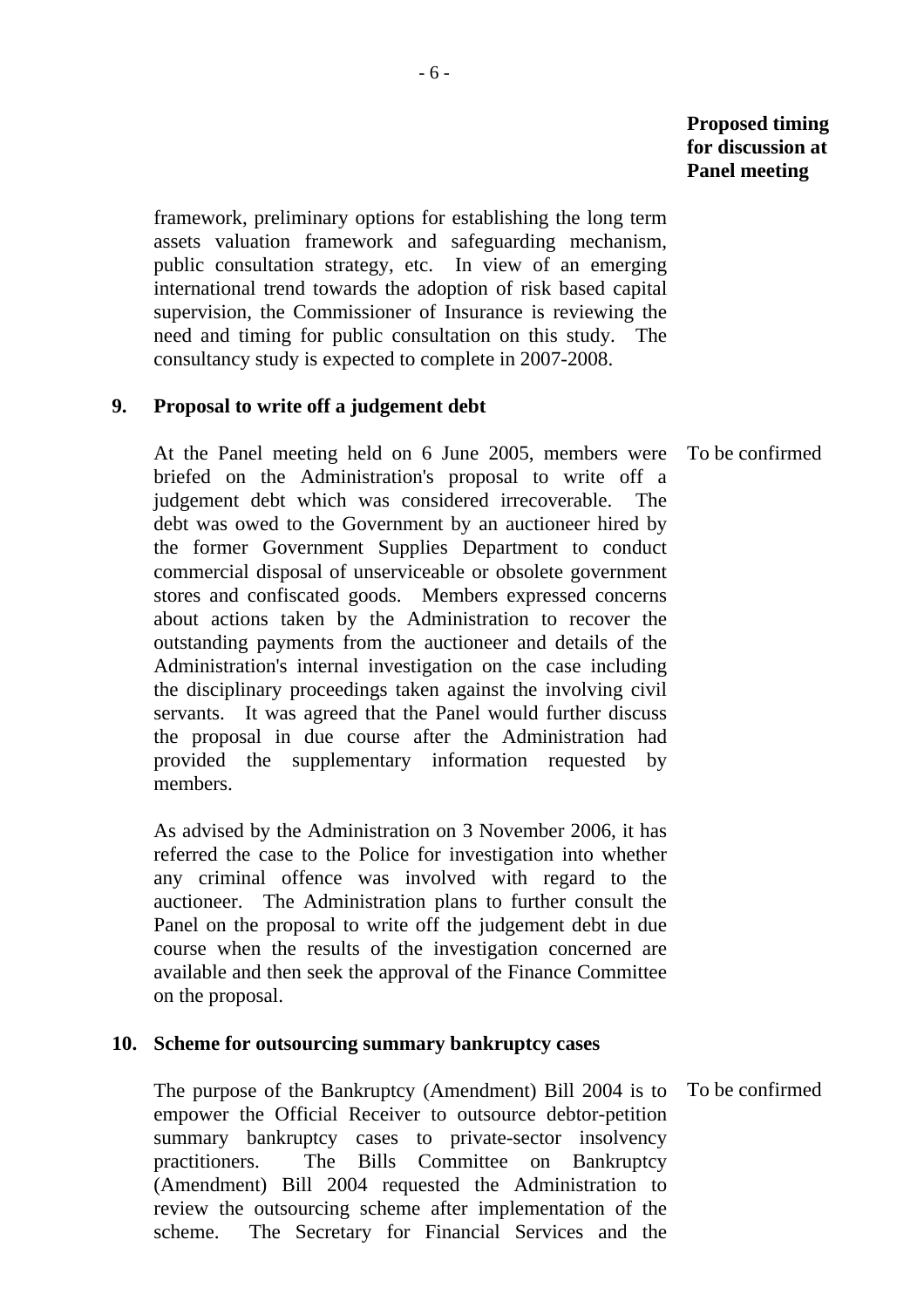Treasury undertook in his speech during the resumption of the Second Reading debate on the Bill at the Council meeting on 6 July 2005 that the Administration would review the outsourcing scheme 24 months after implementation of the scheme and report the outcome of the review to the LegCo.

 The Administration was invited to report the outcome of the review to the Panel in due course.

## **11. Briefing on the draft Companies (Amendment) Bill 2006**

 The Companies (Amendment) Bill 2006 aims to enable the introduction of a scripless securities market allowing securities to be issued and transferred electronically. To be confirmed

 As advised by the Administration on 3 November 2006, it will brief the Panel on the way forward in due course.

## **12. Introduction of a new category of "travel insurance agents"**

 At the Panel meeting held on 4 July 2005, members were briefed on the Administration's proposal to introduce a new category of "travel insurance agents" to facilitate travel agents to be registered as insurance agents for the sale of travel insurance. The Administration was requested to give further thought to the proposal and consider how the grave concern expressed by the insurance intermediaries could be addressed. To be confirmed

 At the Panel meeting held on 5 December 2005, members were briefed on the progress of the proposal. Members noted that the insurance industry had accepted the proposal after further discussion with the Administration. The Administration was requested to report to the Panel on the implementation of the "travel insurance agents" registration system about one year after the implementation of the system, including information on the number and percentage of travel agents who have passed the "Travel Insurance Agents Examination" and registered under the system, and the Administration's assessment of the effectiveness of the registration system and the impact of the system on the professional standards of insurance intermediaries.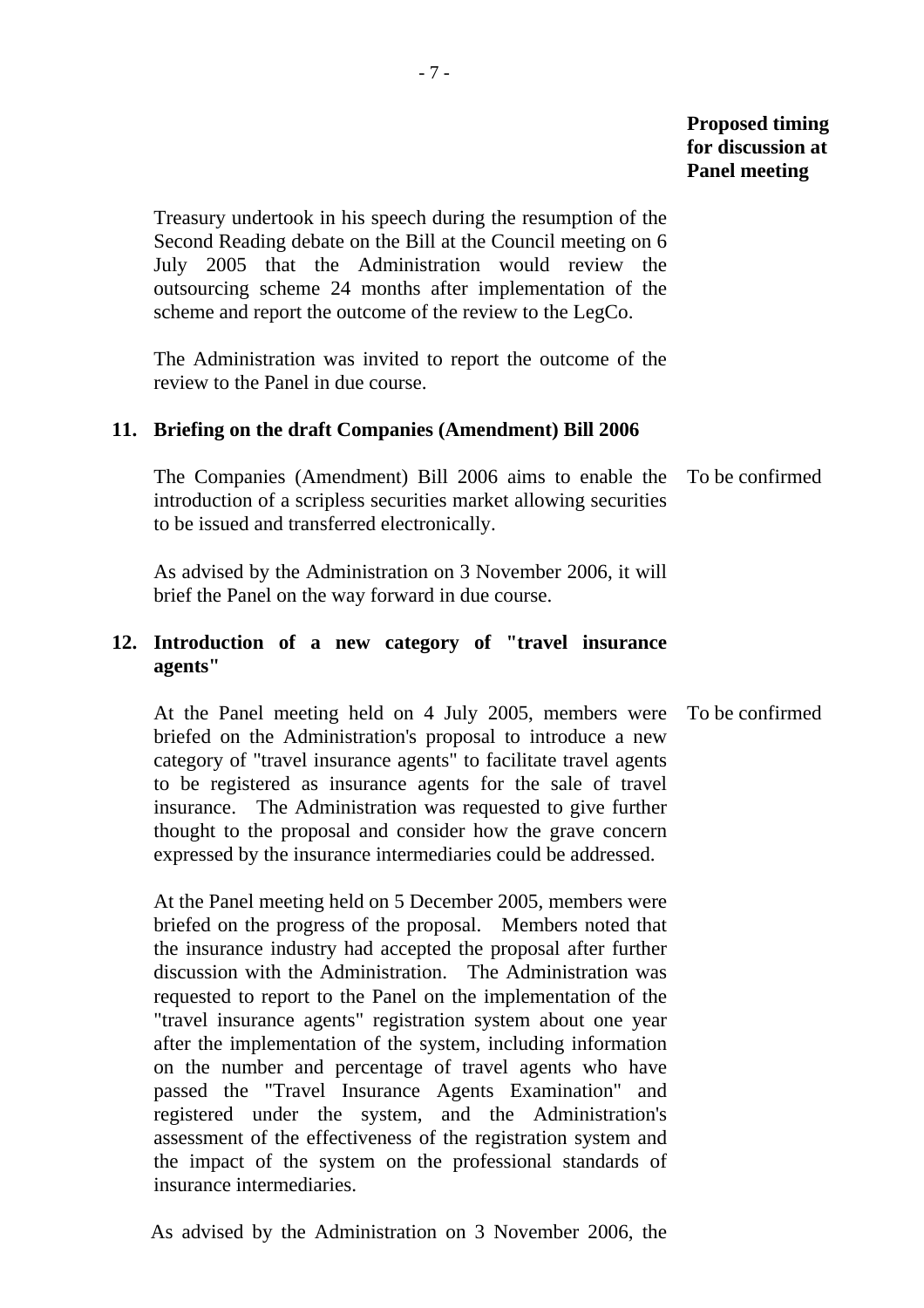new category of "travel insurance agents" was successfully introduced in the summer of 2006 and over 1400 travel agents have passed the requisite qualifying examination up to mid-October 2006. The Administration will provide a progress report to the Panel in the 2007-2008 session.

## **13. Proposal on sale and outsourcing of the funding and administration of loans made to students**

 At the Panel meeting held on 5 January 2006, the To be confirmed Administration briefed Members on its plan to sell off the portfolio and outsource the funding and administration of non means-tested student loans to the private sector. Given the possible impact of the proposal on the students having loans under the two non-means tested loan schemes concerned, Members urged the Administration to consult the Panel on Education (Education Panel) and relevant student bodies on the proposal before reverting to the Panel.

 When the subject was discussed at the special meeting of the Education Panel held on 26 January 2006, the following motion was passed:

"本委員會反對政府將免入息審查學生貸款出 售和外判予私營機構,並要求政府盡快完成檢 討整個學生貸款計劃,以達至協助有需要之學 生完成學業,而不至於畢業後長期負債。"

#### (English translation)

"That this Panel opposes the sale of the Government's non-means-tested student loan portfolio and the outsourcing of the funding and administration of these loan schemes to the private sector, and requests that the overall review of all student loan schemes be completed expeditiously for the purpose of providing assistance to the needy students to enable them to finish their studies without having to repay debts over a prolonged period of time after graduation."

#### **14. Review of the Personalized Vehicle Registration Marks Scheme**

 At the request of the Bills Committee on Revenue To be confirmed (Personalized Vehicle Registration Marks) Bill 2005, the